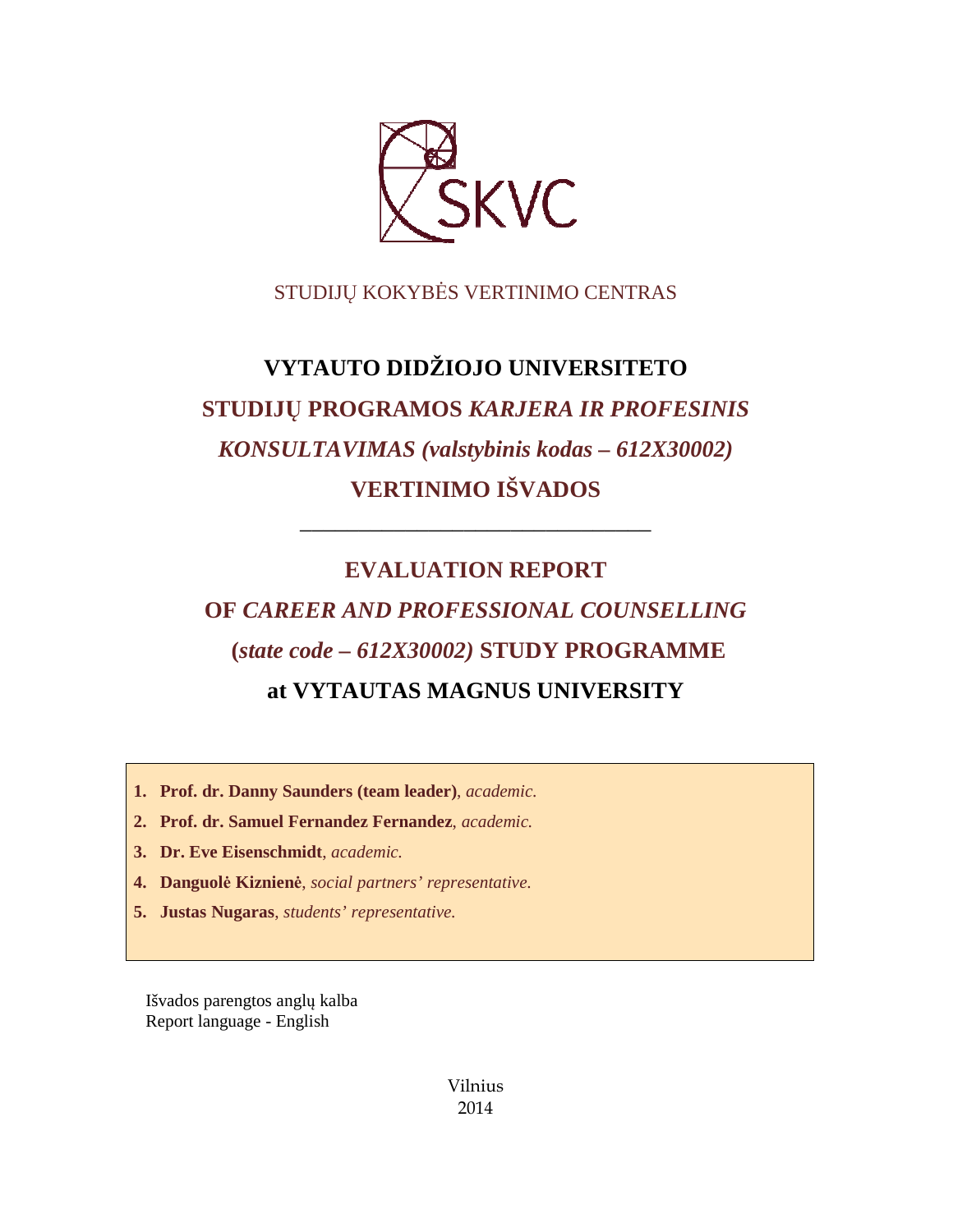# **DUOMENYS APIE ĮVERTINTĄ PROGRAMĄ**

| Studijų programos pavadinimas                           | Karjera ir profesinis konsultavimas                         |
|---------------------------------------------------------|-------------------------------------------------------------|
| Valstybinis kodas                                       | 612X30002                                                   |
| Studijų sritis                                          | Socialinių mokslų                                           |
| Studijų kryptis                                         | Andragogika                                                 |
| Studijų programos rūšis                                 | Universitetinės studijos                                    |
| Studijų pakopa                                          | Pirmoji                                                     |
| Studijų forma (trukmė metais)                           | Nuolatinės (4 metai)                                        |
| Studijų programos apimtis kreditais                     | 240                                                         |
| Suteikiamas laipsnis ir (ar) profesinė<br>kvalifikacija | Andragogikos bakalauras<br>Pedagogo profesinė kvalifikacija |
| Studijų programos įregistravimo data                    | 2002                                                        |

## **INFORMATION ON EVALUATED STUDY PROGRAMME**

–––––––––––––––––––––––––––––––

| Title of the study programme.                          | <b>Career and Professional Counselling</b>            |
|--------------------------------------------------------|-------------------------------------------------------|
| State code                                             | 612X30002                                             |
| Study area                                             | Social sciences                                       |
| Study field                                            | Andragogy                                             |
| Kind of the study programme.                           | University studies                                    |
| Study cycle                                            | First                                                 |
| Study mode (length in years)                           | Full time (4 years)                                   |
| Volume of the study programme in credits               | 240                                                   |
| Degree and (or) professional qualifications<br>awarded | Bachelor in Andragogy<br>Qualification of a pedagogue |
| Date of registration of the study programme            | 2002                                                  |

Studijų kokybės vertinimo centras

©

The Centre for Quality Assessment in Higher Education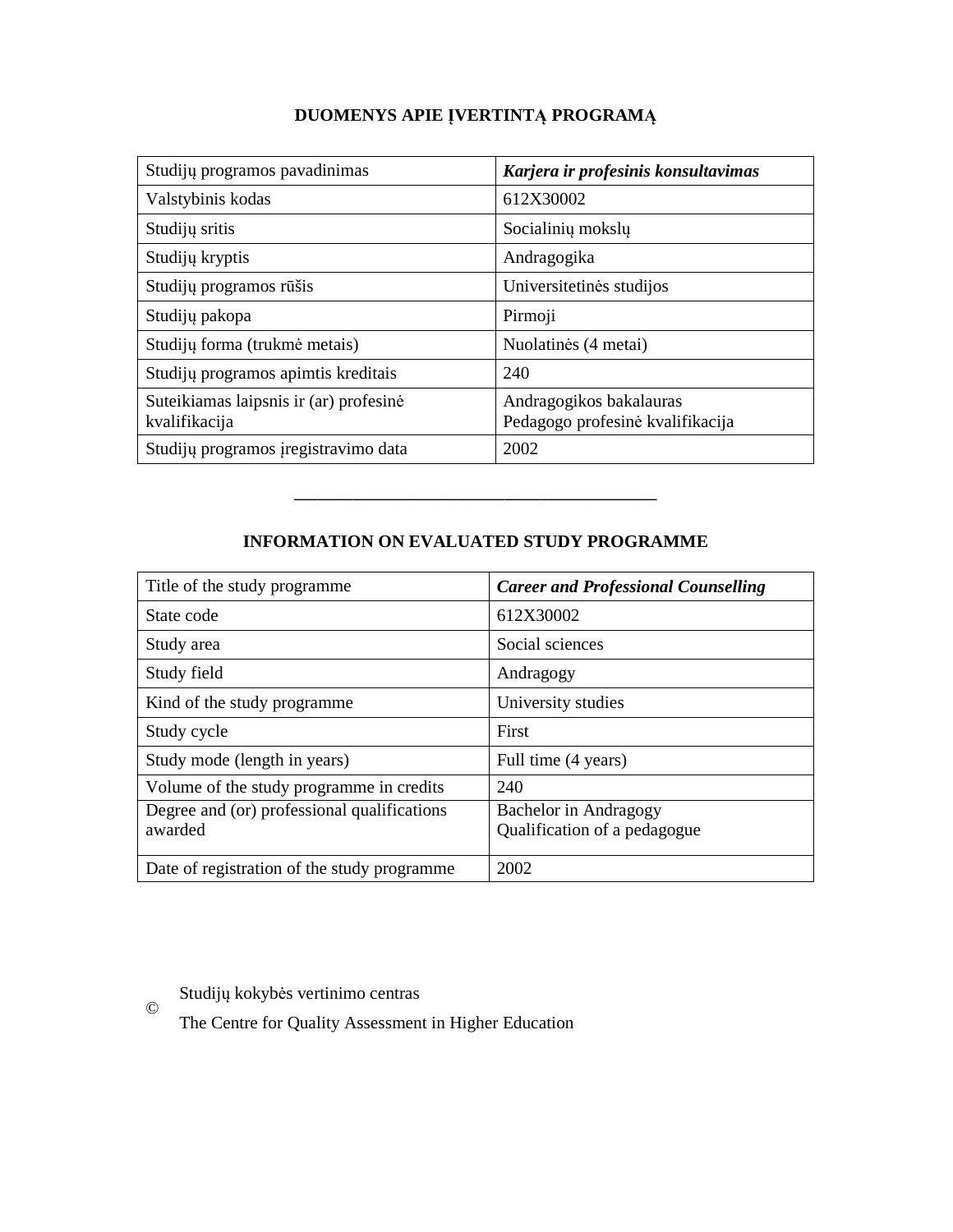# **CONTENTS**

| Background of the evaluation process  Klaida! Žymelė neapibrėžta.<br>1.1.                             |  |  |
|-------------------------------------------------------------------------------------------------------|--|--|
| 1.2.                                                                                                  |  |  |
| Background of the HEI/Faculty/Study field/ Additional information Klaida! Žymelė neapibrėžta.<br>1.3. |  |  |
| 1.4.                                                                                                  |  |  |
|                                                                                                       |  |  |
|                                                                                                       |  |  |
|                                                                                                       |  |  |
|                                                                                                       |  |  |
|                                                                                                       |  |  |
|                                                                                                       |  |  |
|                                                                                                       |  |  |
|                                                                                                       |  |  |
|                                                                                                       |  |  |
|                                                                                                       |  |  |
|                                                                                                       |  |  |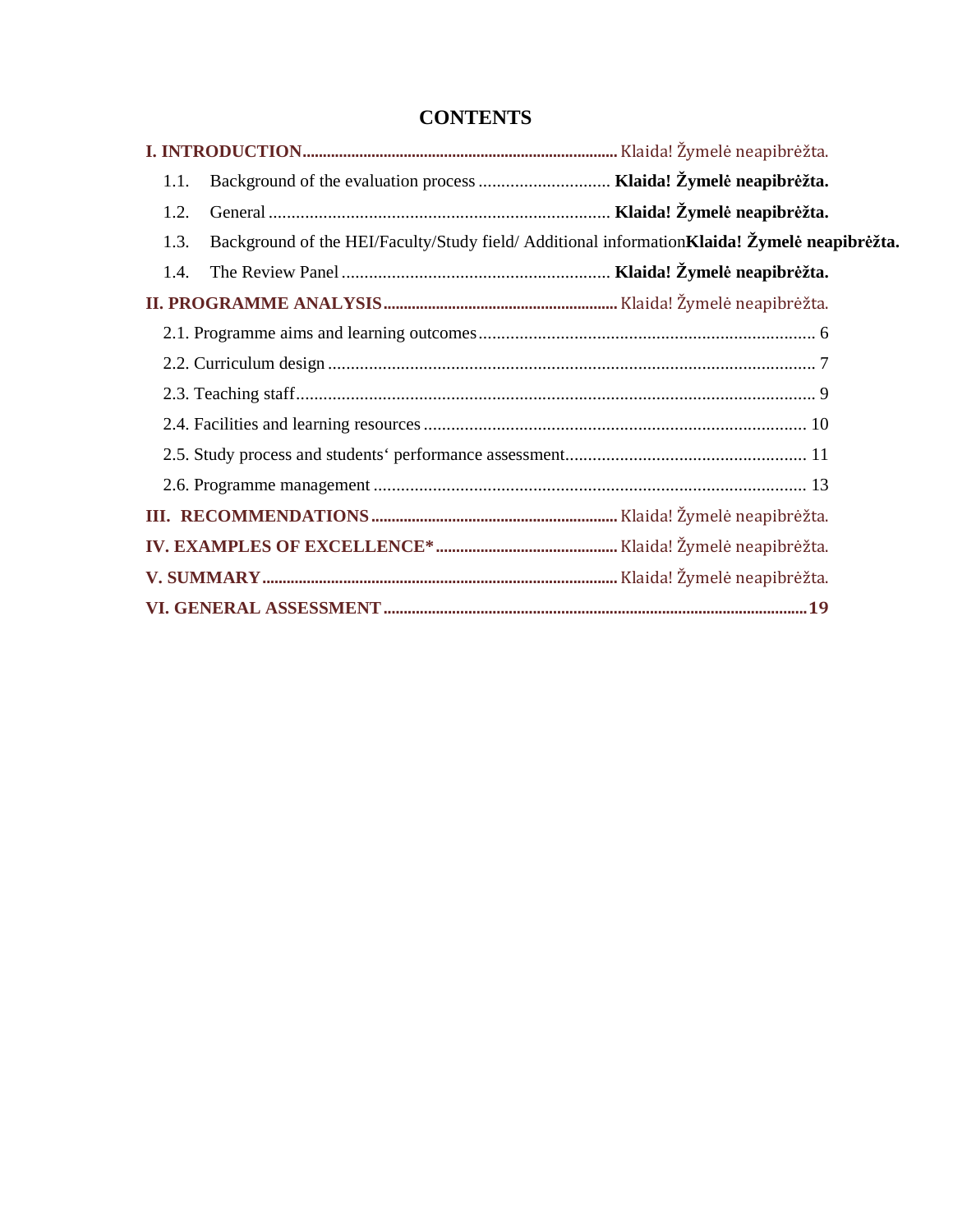### **I. INTRODUCTION**

#### *1.1. Background of the evaluation process*

The evaluation of on-going study programme is based on **Methodology for Evaluation of Higher Education study programmes,** approved by Order No 1-01-162 of 20 December 2010 of the Director of the Centre for Quality Assessment in Higher Education (further – SKVC).

The evaluation is intended to help higher education institutions to improve constantly their study programmes and to inform the public about the quality of studies.

The evaluation process consists of the main following stages: *1) self-evaluation and selfevaluation report (further – SER) prepared by Higher Education Institution (further - HEI); 2) visit of the review panel at the HEI; 3) preparation of the evaluation report by the review panel and its publication; 4) follow-up activities.* 

On the basis of external evaluation report of the study programme SKVC takes decision to accredit study programme either for 6 years or for 3 years. If the programme evaluation is negative such a programme is not being accredited.

The programme is **accredited for 6 years** if all evaluation areas are evaluated as "very good" (4 points) or "good" (3 points).

The programme is **accredited for 3 years** if none of the area was evaluated as "unsatisfactory" (1 point) and at least one evaluation area was evaluated as "satisfactory" (2 points).

The programme **is not accredited** if at least one of evaluation areas was evaluated as "unsatisfactory" (1 point).

#### *1.2. General*

The Application documentation submitted by Vytautas Magnus University (further – VMU) follows the outline recommended by the SKVC. Along with the SER and annexes, the following additional documents provided by HEI before, during and/or after the site-visit:

| 1. | Student admission numbers (year 2013-2014)                                   |  |
|----|------------------------------------------------------------------------------|--|
| 2. | Legal acts explaining the regulatory environment of the CPC programme:       |  |
|    | "Pedagogy rengimo reglamentas", The Education and Science Minister's of the  |  |
|    | Lithuanian Republic order no. V-54, 2010;                                    |  |
|    | "Dėl švietimo ir mokslo ministro 2011 m. liepos 29d. įsakymo nr. V-1485 "Dėl |  |
|    |                                                                              |  |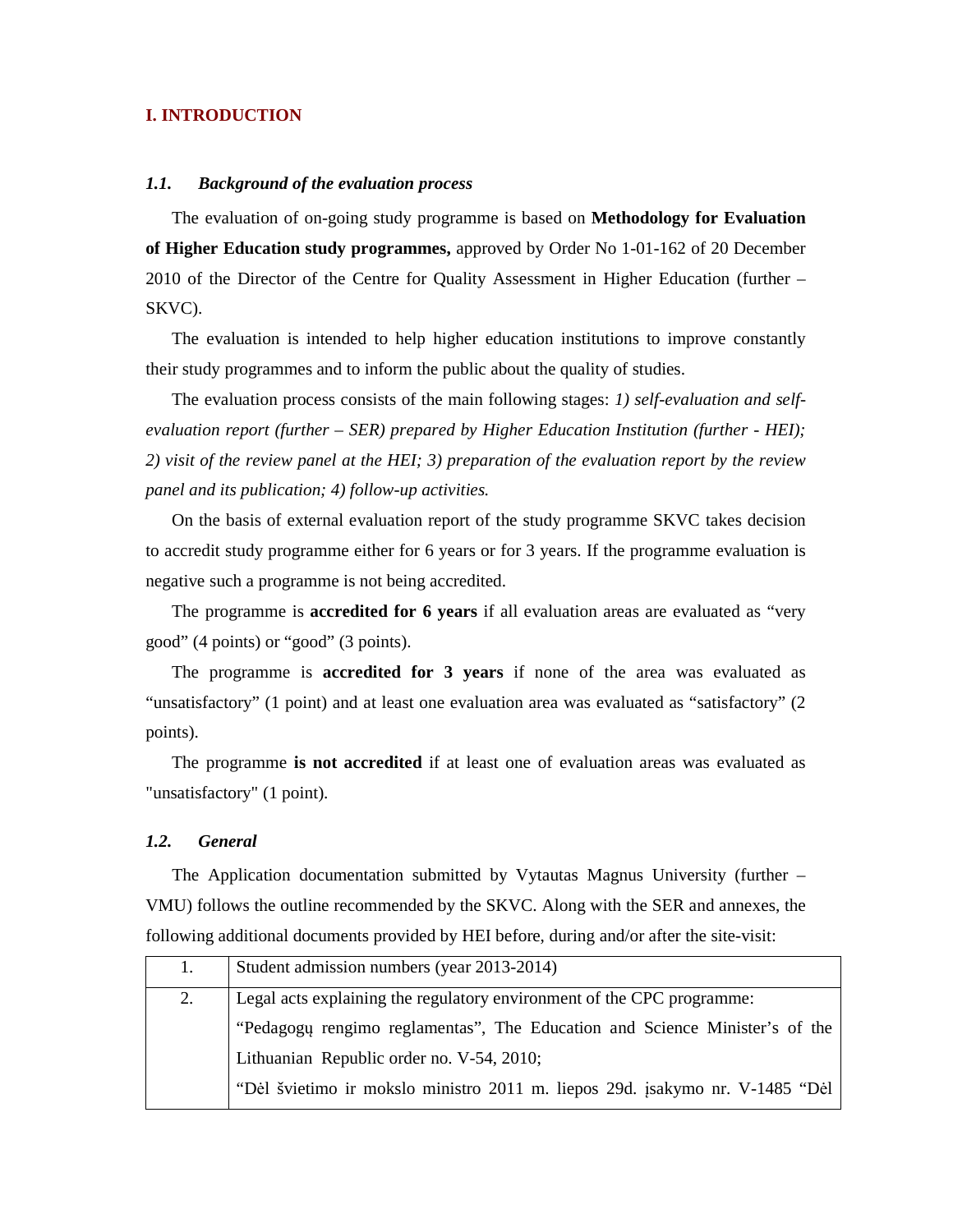švietimo ir mokslo ministro 2005 m. kovo 29d. įsakymo nr. 506 "Dėl kvalifikacinių reikalavimų mokytojams, dirbantiems pagal ikimokyklinio, priešmokyklinio, neformaliojo vaikų švietimo, pradinio, pagrindinio, vidurinio, specialiojo ugdymo ir profesinio mokymo programas, aprašo tvirtinimo "pakeitimo" pakeitimo" - The Education and Science Minister's of the Lithuanian Republic order no. "Reikalavimų mokytojų kvalifikacijai aprašas", The Education and Science Minister's of the Lithuanian Republic order no. V- 774, 2014.

#### *1.3. Background of the HEI/Faculty/Study field/ Additional information*

The Expert Evaluation Team (further-EET) assessed the four-year *Career and Professional Counselling* programme, which awards a Bachelor degree in Andragogy and a pedagogue qualification. The study programme was launched in 2002 under the title *Andragogy,* in 2008 the programme was renamed as *Management of Teaching Services,* and in 2010 the programme was registered as *Career and Professional Counselling*. The assessment of the programme covers the five year period 2009 - 2013. Since 2009, 71 students have enrolled on the study programme, with a current cohort of 43 students taught by 18 lecturers.

The organization of meetings by VMU, the Faculty of Social Sciences and the Department of Science Education is highly valued by the EET. All participants presented information that allowed the panel to evaluate the Bachelors programme in Careers and Professional Counselling.

#### *1.4. The Review Panel*

The review panel was completed according *Description of experts' recruitment*, approved by order No. 11/11/2011 of the Director of the Centre for Quality Assessment in Higher Education. The Review Visit to VMU was conducted by the team on *8th October, 2014.*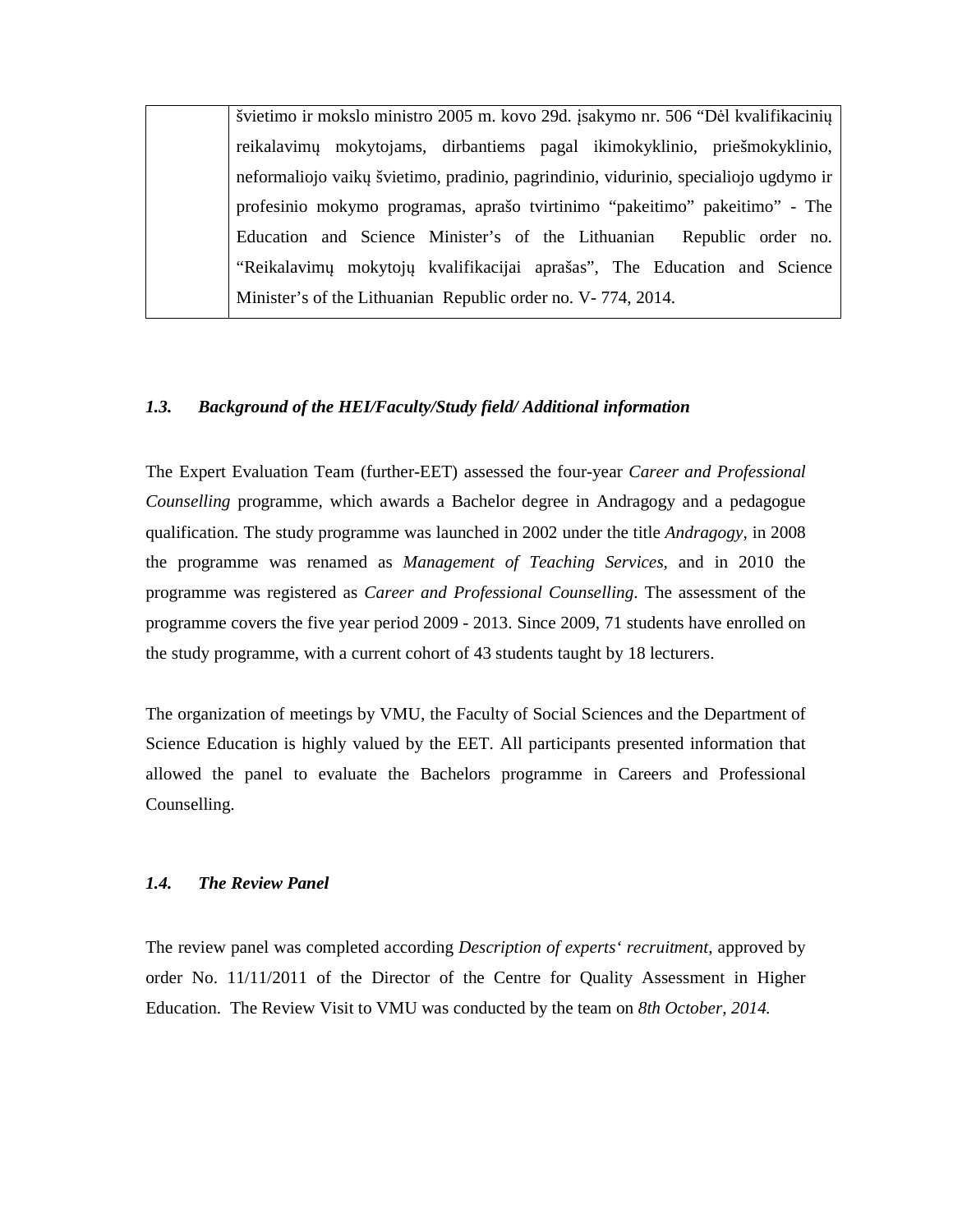- **1. Prof. dr. Danny Saunders (team leader)**, *Emeritus Professor at University of South Wales, United Kingdom.*
- **2. Prof. dr. Samuel Fernandez Fernandez**, *Professor of Education at University of Oviedo, expert of National Quality Assurance and Accreditation Agency of Spain (ANECA), Spain.*
- **3. Dr. Eve Eisenschmidt**, *Vice rector for development at Tallinn University, expert of the Quality Assessment Council of Estonian Higher Education Quality Agency (EKKA), Estonia.*
- **4. Ms. Danguolė Kiznienė**, *Partnerships and Project Manager at British Council Lithuania*, *social partner, Lithuania*.
- **5. Mr. Justas Nugaras**, *PhD student at Vilnius Gediminas Technical University, Lithuania.*

#### **II. PROGRAMME ANALYSIS**

**II. PROGRAMME ANALYSIS** 

 $\overline{\phantom{a}}$ 

#### *2.1. Programme aims and learning outcomes*

The aim of the study programme is to prepare specialists in the field of education who are able to perform the five broad functions: 1) to evaluate the learners' and employees' career possibilities; 2) organise and analyse the data necessary for developing and implementing projects, career counselling and organising the teaching/learning process; 3) plan formal and informal teaching/learning processes for implementation within community organisations or schools; 4) counsel organisations of various types on aspects of staff training, career planning, and professional development; 5) assess the quality of educational services in organisations, education institutions and communities. The graduates obtain the Bachelor in Andragogy and also gain the qualification of a pedagogue. The programme has learning outcomes based on three perspectives: career counselling, andragogy, and teacher training. The programme is advertised on the website of the University, the Department and the Faculty and meets the general legal requirements and regulations.

The title of the programme, the degree/qualification offered and the learning outcomes prompted several queries during the review visit.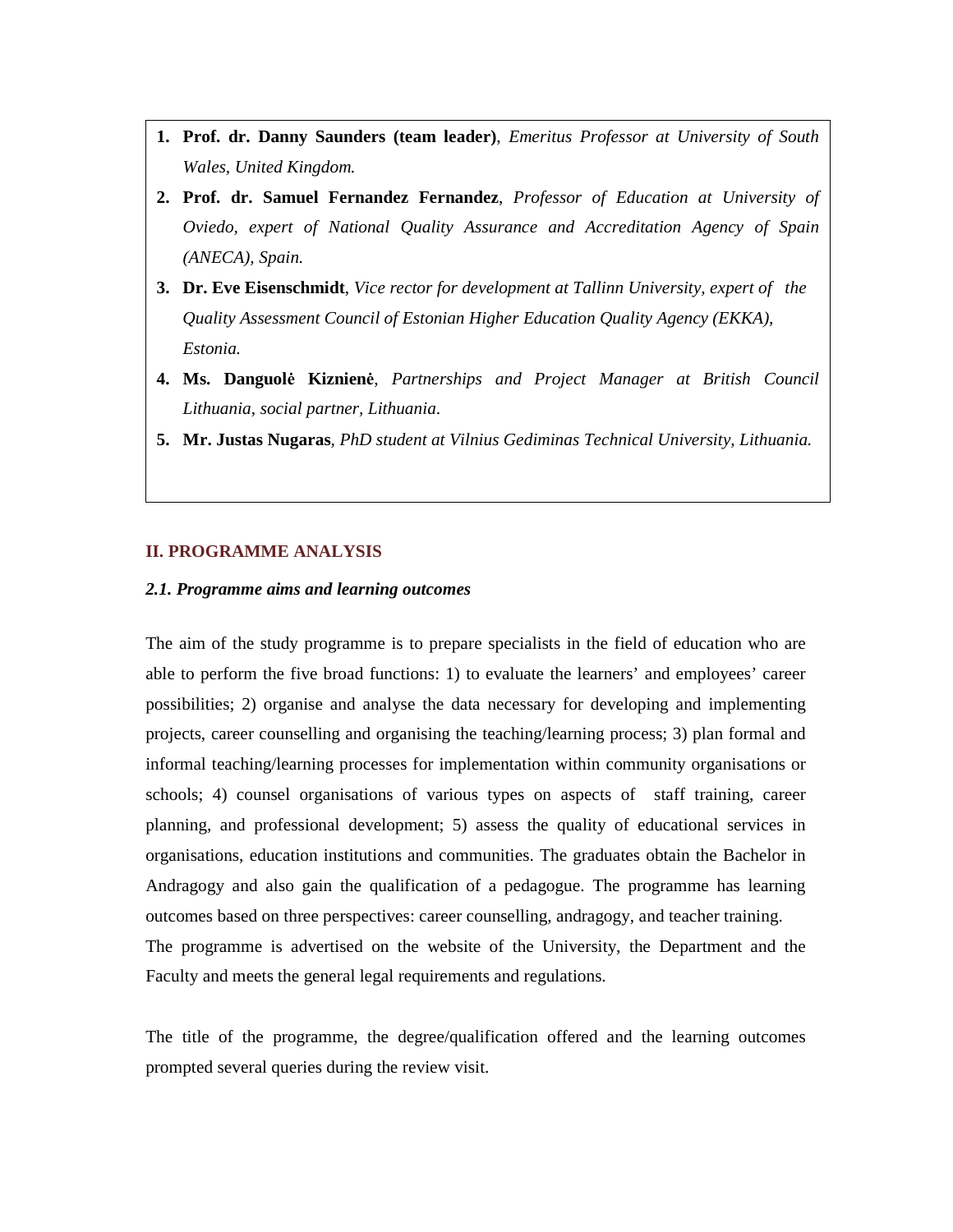The programme was named initially as Andragogy, but this title did not lead to wide public understanding leading to new names based on discussions within the Faculty Council. The panel noted that teaching staff considered the programme to be unique because of its focus on the research in the field of Andragogy.

During the visit the teaching staff indicated that the teacher' qualification is offered because it provides students with broader career opportunities, based on the possibility that graduates may decide to work within the school sector, where this qualification is a requirement. The Ministry of Education and Science supports through national policy the creation of career consultant positions in schools, a key factor that has influenced the Faculty's decision to offer such an additional qualification alongside the Bachelor degree.

The qualification of pedagogue (in Lithuania, this profession is regulated by ministerial order on May 15, 2012 Nov-19 827 as referenced by the SER), requires foundations on processes of education, educational legislation, inclusive education, design resources and teaching aids. The EET could not find these topics in the curriculum. Therefore the review panel found the incorporation of the pedagogue qualification as a part of the Career and Professional Counselling programme to be confusing. The programme awards the degree in Andragogue, provides teachers qualification and trains students as professionals in career and professional counselling. First of all, as have been already mentioned curriculum provision seems to be insufficient to reach all these wide-ranging goals. Secondly, programme customers – students may be confused with what they will get in the programme or they may have unfulfilled expectations. Students' perceptions are explored in more detail in section 2.5 of this report.

The sustainability of the programme is considered strong because of its inclusion of three major elements: consideration of strategic studies for the University, the continuity of the previous training for the occupation of andragogues as career teachers, and the possibility of internationalization for increasing the number of students.

To summarize, the programme's aims are justified by the demand for specialists in counselling in educational organizations. The EET recommends more of a focus on either preparing andragogues, or career teachers with a teacher qualification and notes the labour market need for both specialists. EET also supports ambition of the University to develop the field of Andragogy as a basis for the concept of lifelong learning in society.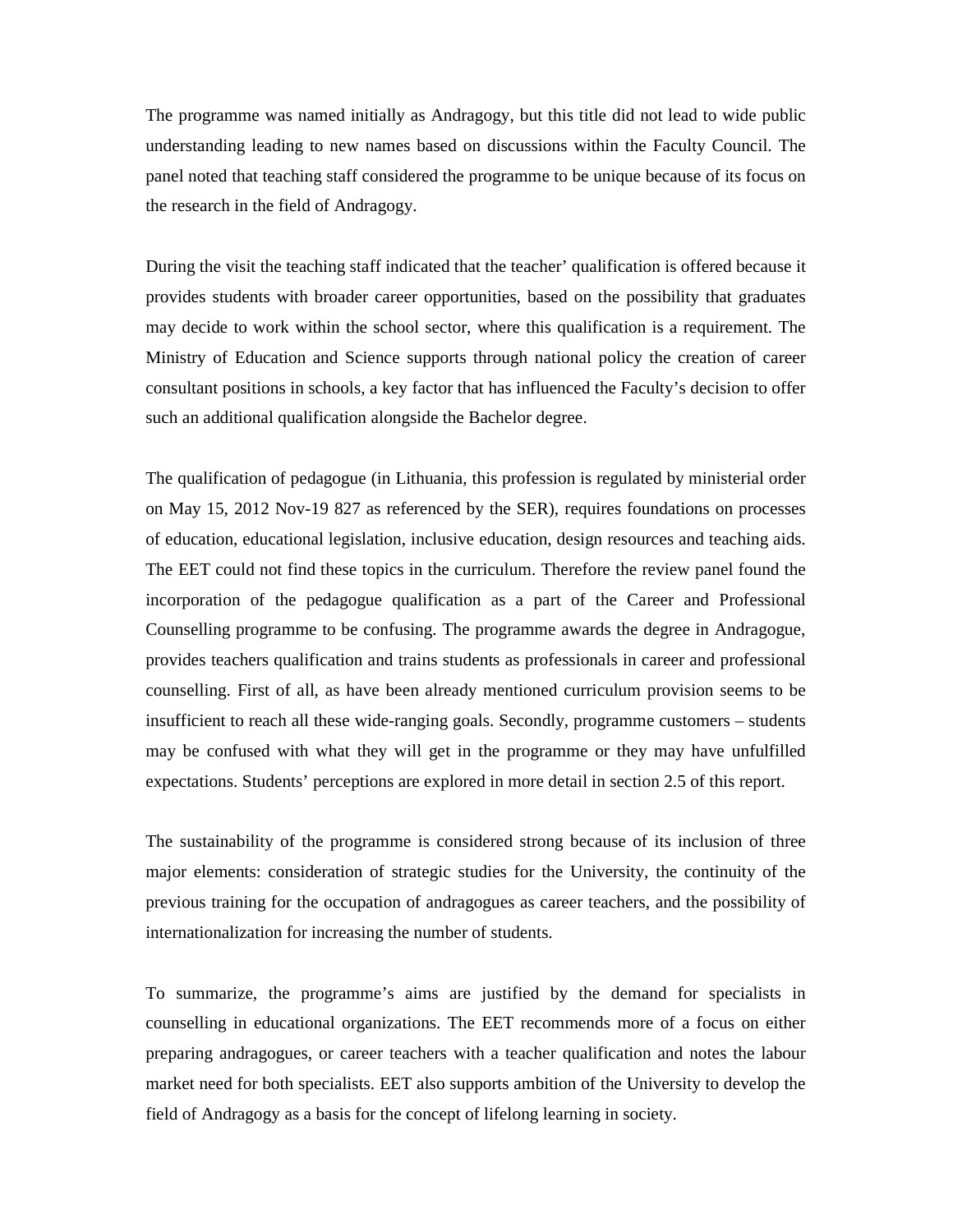#### *2.2. Curriculum design*

The curriculum design corresponds to the Description of the general requirements for degree providing undergraduate and consecutive study programmes. The distribution of LOs to courses is consistent and appropriate. The curriculum is divided into four groups of subjects: theoretical, practical, methodological and professional. Courses on Quality Assurance in Education, Research into Learning Needs and Career Research Methodology have the potential of exceeding the level of training required in the Bachelor level.

The learning outcomes also interrelate with the Regulation on Teacher Training (approved by order No. V-54 dated 08/01/ 2010). As mentioned in section 2.1, LOs are too broad and the scope of the programme is not sufficient to ensure the achievement of all intended learning outcomes. For example, the provision of the teacher qualification curriculum should include subject areas and topics addressing child development, special needs, teaching methodology, and ICT in teaching and educational organizations. Furthermore, the panel recommends the integration of more school-based practice into teacher education programmes (EU Commission suggestions: http://ec.europa.eu/education/policy/school/teachertraining\_en.htm).

The review of the curriculum emphasizes that teaching and assessment methods are varied, appropriate` and innovative. Individual and group-work, formal and informal modes of study, continuous and summative assessment, and theory and practice are addressed consistently and systematically. The EET recommend however that the programme team should inform students about the use of distance learning in specific subject areas, in addition to - or as an alternative- to face-to-face tuition (with examples including Group Learning Theory  $\&$ Methodology, and Development and Project Management).

The relationship between the Final Project (3 ECTS) within the seventh semester and the Bachelor Thesis (15 ECTS) of the 8th semester is considered adequate for the preparation of the research thesis.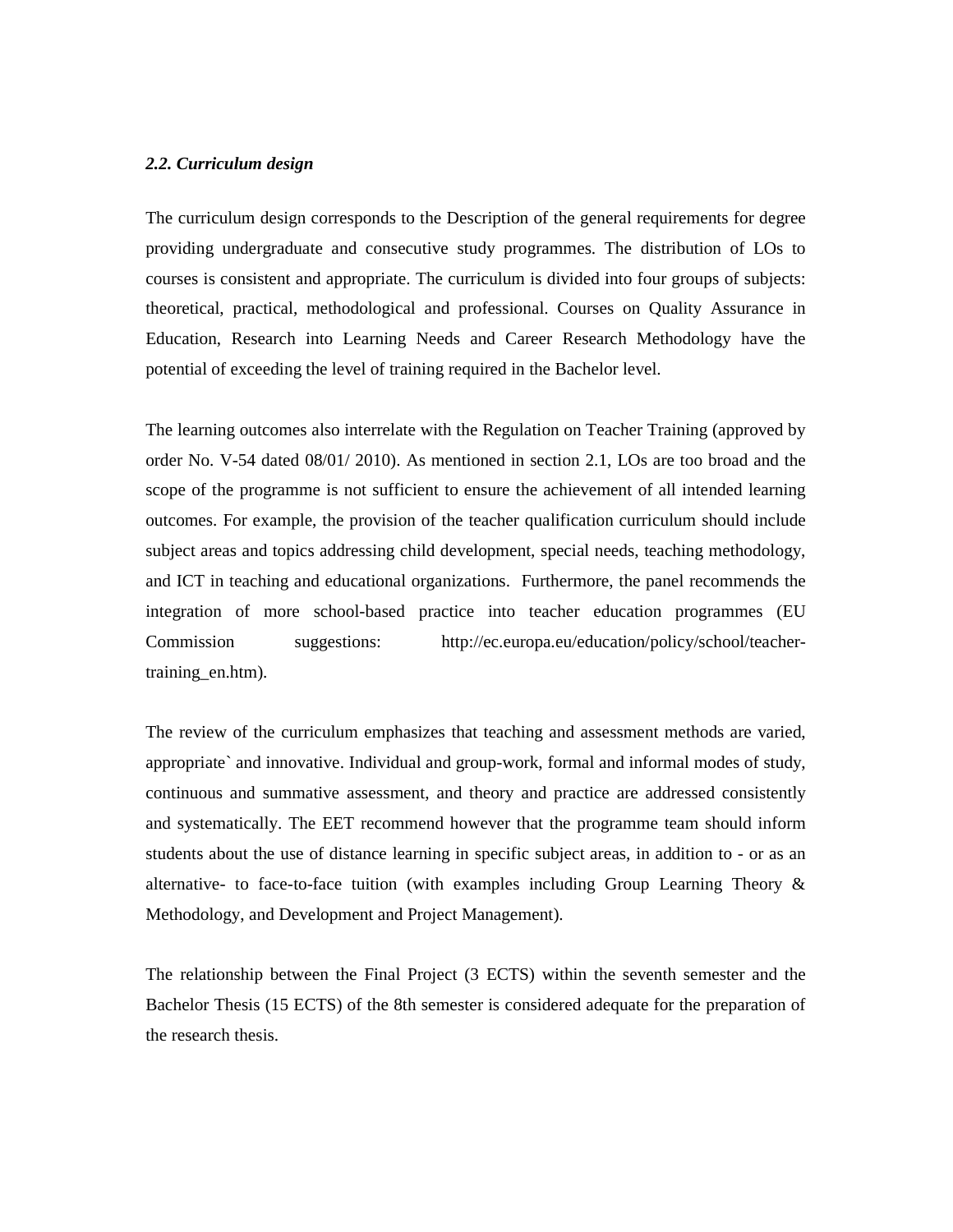Curriculum content is stored successfully within a Moodle learning environment. The panel considered study materials to be up-dated and appropriate.

There is advanced usage of English language in teaching and the range of activities – including conferences and projects - is important for developing international perspectives.

To summarize, the curriculum design meets legal requirements. Teaching and assessment methods are varied, appropriate and innovative. The programme has learning outcomes based on three perspectives: career counselling, andragogy, and teacher training. However, the content of the programme is not sufficient to achieve all intended learning outcomes.

#### *2.3. Teaching staff*

The number and qualifications base of the teaching staff meet legal requirements. Staff turnover is reasonable with the average age being 45.36; five are below 40, eight are between 41 and 50, four are between 51 and 60, and two are over 60. The panel views the staff profile as both diverse and mature, and supports the intentions expressed in the SER for further encouraging the employment of younger scientists and lecturers as the programme develops in future years.

There is good practice with the programme's involvement of doctoral students for supervising seminars and assisting during lectures. The doctoral students receive training in pedagogy or didactics before assuming teaching assistance roles in the programme.

The EET recognised that academic staff are actively engaged in research work, local or international education projects, and they present papers in local and international conferences. The staff members participated in a number of significant EU Structural Fund and Framework 6 education projects. They include the following research themes: social inclusion in education, quality assurance, virtual mobility, and quality studies in education. The panel considered scientific output to be impressive, with staff publishing in local and international peer-reviewed journals; monographs and study material. Some of the lecturers are members of the editorial boards of 19 scientific journals, and share their expertise in various projects and curriculum fields, especially in Andragogy. The review panel is impressed by this output in the general area of education, but encourages the programme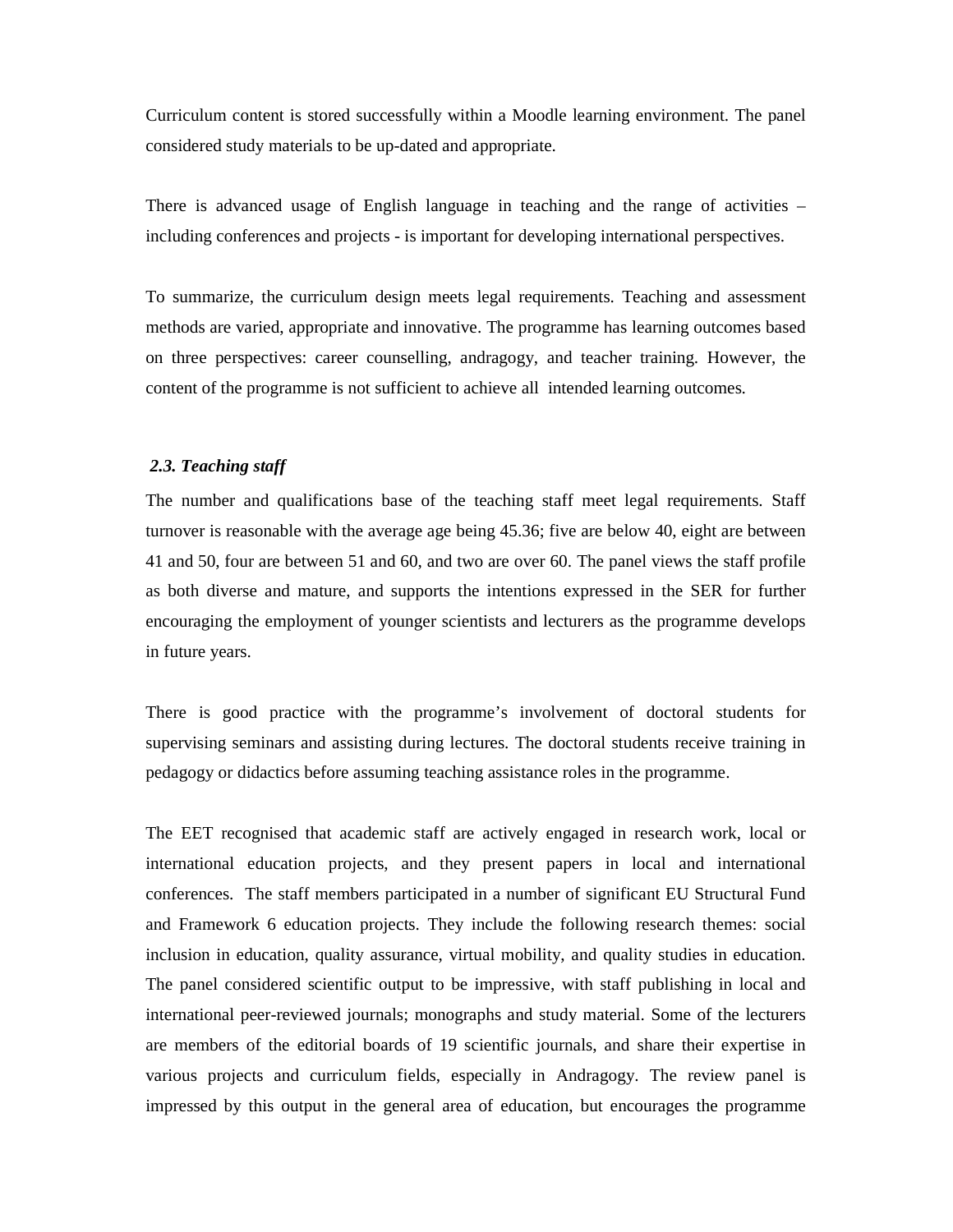team to engage in more research that is directly related to the study programme of Career and Professional Counselling.

Staff mobility is strong, with 14 outgoing and 26 incoming lecturers over the last five years. It is worth noting that some academic staff also engage in virtual mobility through the use of new technologies and visiting international experts. The EET therefore recognizes strong international themes within the programme, and encourages the further engagement of a wider group of staff in mobility opportunities. This international potential is enhanced through the high level of English language proficiency within the programme team.

The EET recognises the University's promotion and encouragement of in-service training and engagement in scientific activities through using differentiating wages, and bonus systems. Student feedback is also taken into account when staff performance is evaluated and recognised.

During discussions the panel enjoyed a positive, open and self-critical attitude of staff to improvement, which signals the potential for the programme to grow. Among the areas for development, pedagogical and didactical competences were mentioned specifically. The panel supports the programme's ambition for improvement in this area, but also recommends the adoption of a more managerial and strategic approach to staff development at programme level. The overall current impression involves staff development as operating more at individually driven levels rather than focusing on programme goals and needs. The consideration of more formalised team and individual development plans related directly to programme goals and needs is therefore advised.

To summarise, the panel was convinced that staff feel supported by the institution, they participate in scientific clusters and international projects, and they can get university funding for research activities, conferences and open methodology seminars. In addition, all teachers of the University can attend language courses for free. The EET consider this amount of substantial University support to be a considerable strength, with much potential for the future internationalisation of the programme.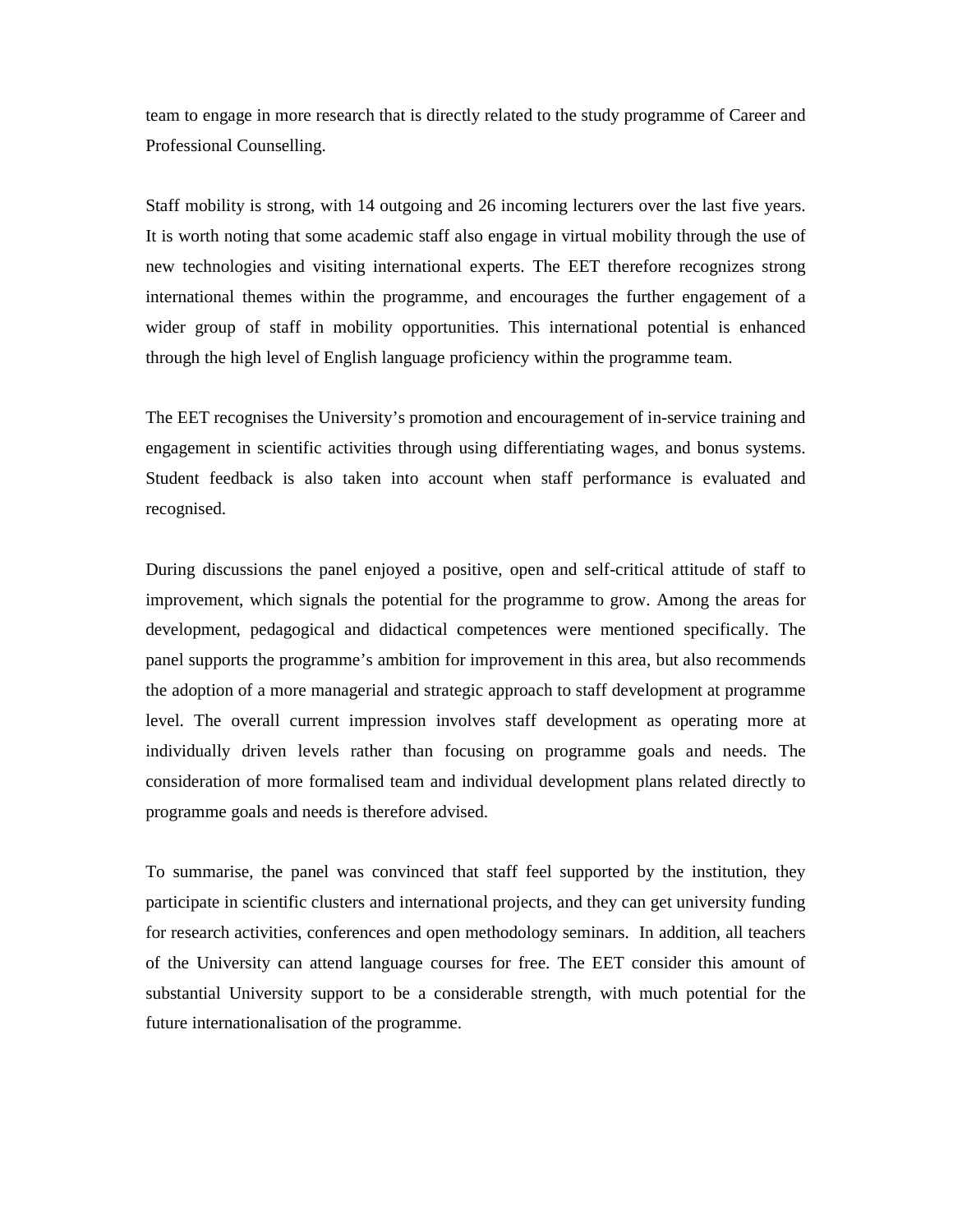#### *2.4. Facilities and learning resources*

Study programme Career and Professional counselling is located within several places at VMU, mostly concentrated at the fully renovated premises at Jonavos str. 66. This building is adapted fully to students' needs and includes the library, lecture theatres, self-study and group-work rooms, resting areas, and the canteen for students and staff.

The EET observed the Faculty's exceptional attitude towards the use of ICT in the education process, thereby preparing students for contemporary technology applications in teaching and learning. Two approaches in particular are identified. First, students are introduced to new technologies within the subject of "Information technologies in Education". In these lectures students gain competences in the creation of virtual learning environments and associated curriculum design. They are also introduced to collaborative and individual study, content production, creativity and mind mapping, and data analysis tools. The University has introduced tablet computers for students and teachers. Even with this advanced level of ICT usage, teachers at VMU are open-minded, considering the speed of development in this field at the university to be slower than the rate of technological change. This understanding underlines a desire for constant improvement. Second, teachers use Moodle and First class systems to create virtual environments in other courses, creating opportunities for virtual mobility. There are sufficient and accessible computers for the use of virtual resources for studying at the main campus of the program, and in other buildings of the University.

Learning resources and especially the manuals proposed by subjects are considered suitable and sufficient. The EET noted that the Study Programme Committee could ensure a more comprehensive reflection of available e-resources (books, data basis, digital tools) in course descriptions, and to take into consideration the literature out-dating of paper-based literature in the coming years. Students and staff have advanced access to appropriate databases. The University might also, subject to sufficient resourcing, wish in the longer term to consider using a unified system for operating a virtual learning environment; the current use of two platforms – Moodle and First Class- can be overly complicated for students and staff.

In conclusion, the facilities are adapted to students needs and learning resources are suitable and sufficient. The exceptional attitude towards the use of ICT in the education process is observed.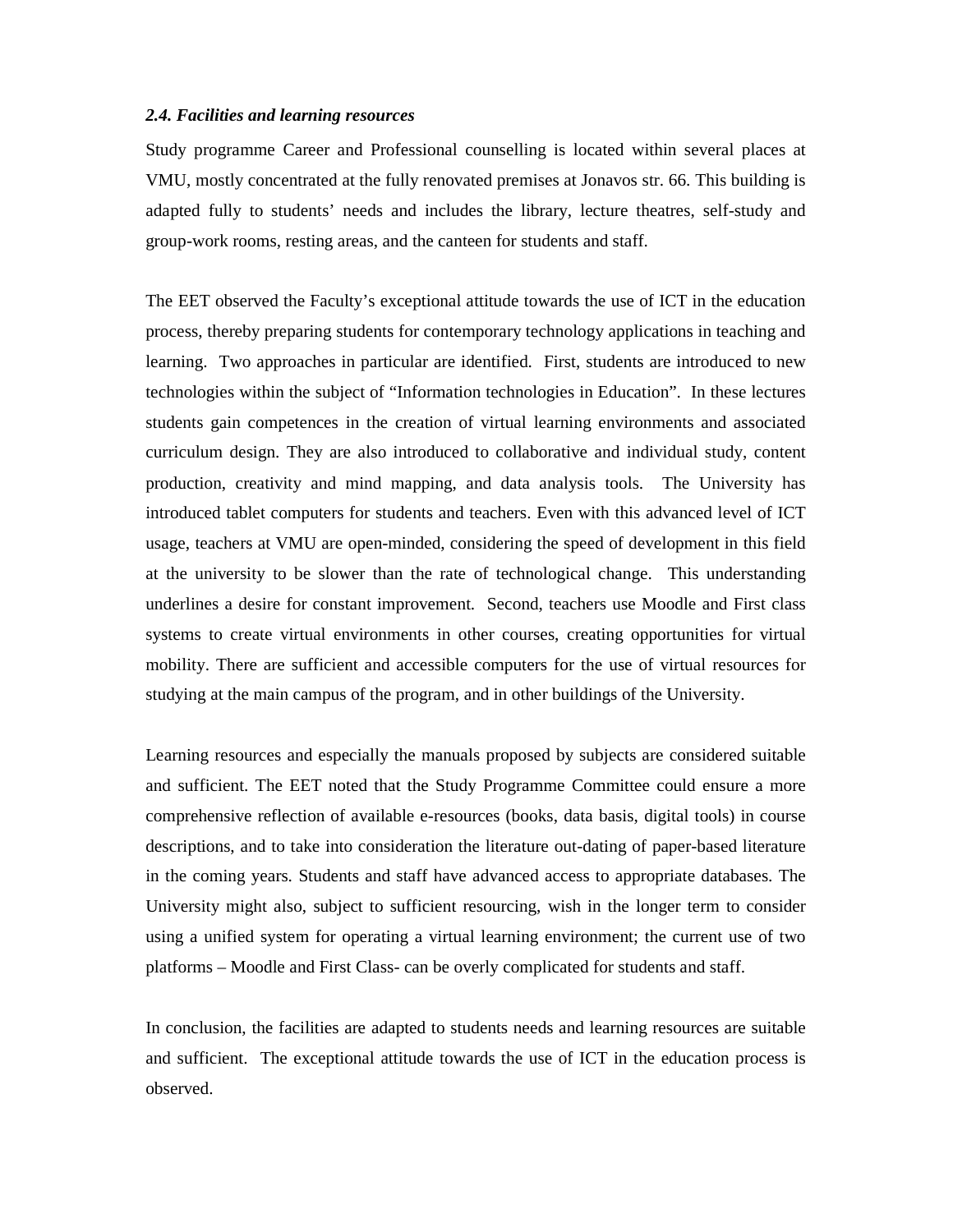#### *2.5. Study process and students' performance assessment*

The study process and the assessment of students' performance in the study programme is well organized with students commenting on clear criteria and procedures. The EET noted that students are supported in their composition of individual study plans, with substantial choice of electives.

Students and graduates are satisfied with the programme, the teaching methods, and relationships with teachers. A variety of modern teaching and learning methods are used although the panel notes that teaching staff should focus more on practical projects, case study analysis and integrate interactive methods and technology, especially when introducing and developing practical skills such as counselling.

Students are challenged and encouraged, but at the same time they have a positive and open attitude to improvement. The panel also appreciated students' advanced proficiency with languages skills.

During discussions with current students and graduates, the EET recognised strong appreciation of mobility opportunities. They provided a number of examples involving internships abroad, or participation in study exchange programmes. The panel viewed the scale of international engagement to be very impressive, by way of illustration, 28 out of 71 students participated in some form of exchange programme over the period of assessment.

The panel recognised that students enjoyed the practice/internship element in the programme, although the web-site information for internships focused exclusively on school-based opportunities with little reference to other work organisations and noted examples of how students during practice observe class lecturers, and prepare lecture plans. Students also expressed a concern that practice and academic workloads could be better balanced. They mentioned that the third year of studies is the most difficult – they have simultaneous practice placements and campus classes; as a result, some lectures have been missed due to practice commitments. The panel therefore recommends the improved management of internships with reduced timetable conflicts.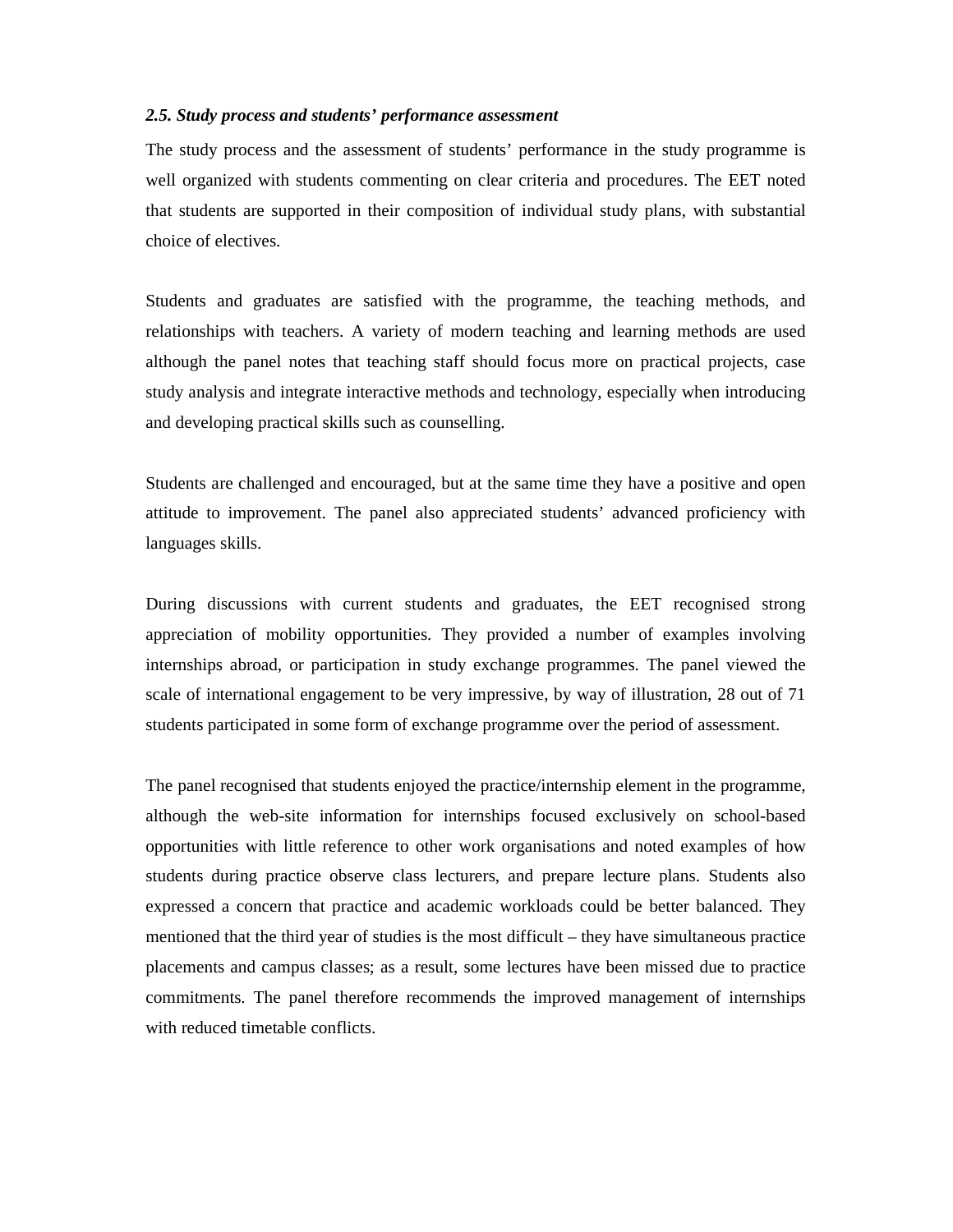The EET further noted that at present there are sufficient numbers of placements for students in schools and other teaching institutions, but if there is a growing focus on the preparation of human resource specialists in a wider range of organisations – including the business sector – more diverse placements should be considered.

The University provides good quality academic and social support for students, who are encouraged to participate in community life, including the teachers club. The panel recognised the detailed provision of learning opportunities for students with disabilities. The Moodle learning environment is extensively used throughout the study process. Academic staff provide individual consultations, at approximately 20 hours per semester per staff member.

The EET appreciates that it is a legal prerequisite to have a Pedagogue qualification if graduates of the programme choose to work as career specialists at school. The panel was not convinced that the programme covered the entire curriculum of a general Pedagogue qualification, with students displaying limited awareness and knowledge of theory and history of Pedagogy. Finally, the focus of the curriculum tends to be lost, covering too many areas such as andragogy, pedagogy, career counselling, managing teaching and learning processes. As a result, it may lead to raising unfulfilled expectations of students and graduates and not providing adequate education in all the above mentioned areas.

As noted in section 2.1, the EET recognised that students found the title of the programme to be confusing on occasions. During discussions within the review visit it was clear that students of the programme had different expectations about future employment, with their "wish lists" ranging from being a teacher of adults, a primary school teacher, a social worker, a journalist, a specialist at HR department in an organization, and a counsellor.

Discussions with staff, social partners and previous students also noted the varied employment destinations of graduates: they work in different educational institutions, at labour exchange centres, or in business organizations. Programme managers should therefore reconsider either the name of the programme or its curriculum focus, in order to manage the expectations of future students.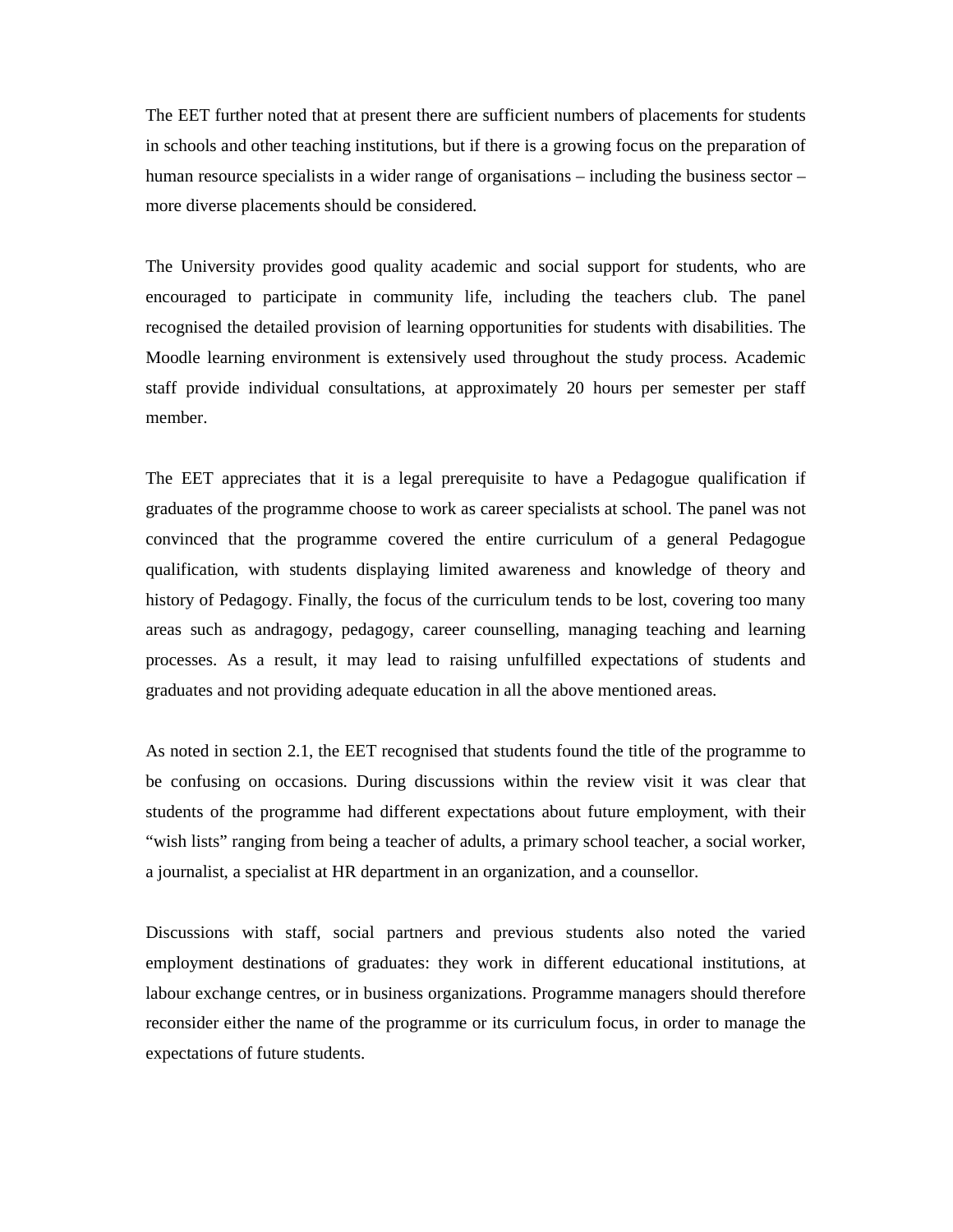To summarise, the study process and the assessment of students' performance in the study programme is well organized. Students receive good academic and social support. The diversity of student expectations and graduate employment indicates that graduates have a number of skill sets that they apply in different employment contexts. This is viewed as strength of the programme. However, there is a risk of the programme losing focus in covering too many areas. The EET recommends the selection of a more focused programme: prepare andragogues with specialization in career counselling, or prepare careers teachers. The title of the programme should then reflect the chosen focus.

#### *2.6. Programme management*

The responsibilities of decisions and the monitoring of the implementation of the programme are clearly allocated. The programme is implemented by the Department of Education Science of the Faculty of Social Sciences. At the University level, responsibilities of all parties associated with internal quality assurance processes are regulated through appropriate documentation and regulations. The EET acknowledges the role of the Study Programme Committee in supervising the implementation of the Programme, evaluating its quality and renewing the curriculum where appropriate.

The procedures for collecting and analysing information and data on the implementation of the programme are clearly described by the university. The SER states that the internal study quality assurance at VMU is an on-going process on three levels: programme, course, and teaching staff.

At the end of each semester students are requested to express their opinion about the teaching quality of every subject they study by filling in an electronic questionnaire. The programme's self- evaluation team recognises that the ratio of respondents is low because this system relies on voluntary participation by students. The EET encourages the team with their search for alternative ways to collect student feedback.

Outcomes of internal and external evaluations of the programme are used systematically for improving programme performance and outcomes. The Study Programme Committee organizes periodical meetings to discuss implementation as well as any issues surrounding learning quality. The Committee reports annually to the Rectorate about quality issues and also prepares next year's action plan for improvement. Staff members mentioned that they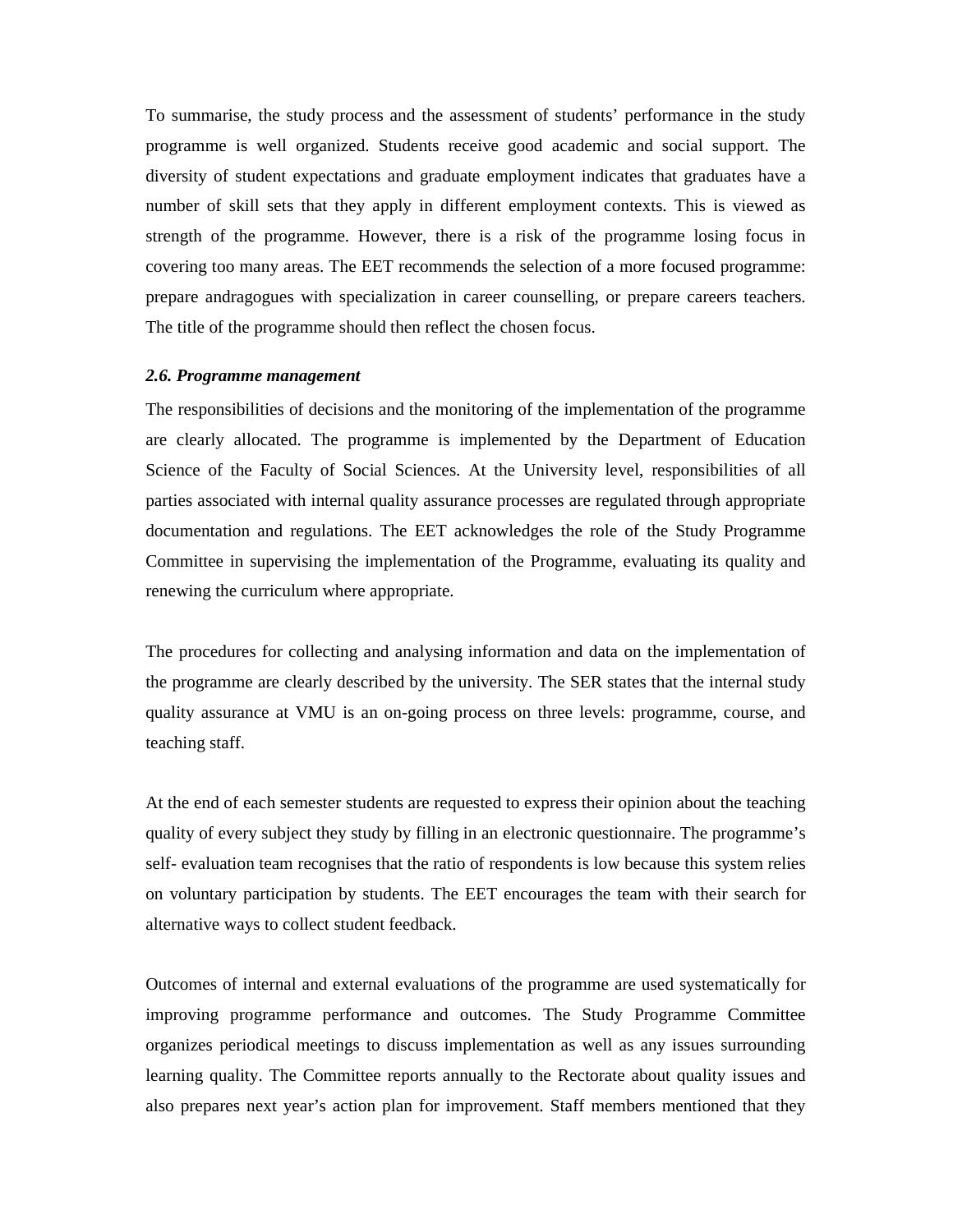receive informal feedback from the head of the department, and they also participate in meetings where the report made to the Rectorate is reviewed.

As noted in section 2.4 a bonus system for academic staff has been introduced in order to reward attainment and improvement; this procedure is viewed by the panel as good practice with quality management and enhancement. Based on last year's achievements (good teaching and research) academics are rewarded financially; they can use these finances for research activities or for developing new courses and study materials.

The programme development is a continuous process. The programme was updated in 2011- 2012 during the implementation of a large scale project, and national and international experts were also used to update study content. The pedagogical module was integrated into the programme based on perceived public need. As noted by the head of the programme Andragogy has not been a popular or appealing title for prospective students, and based in particular on feedback from social partners the practical course *Supervision in Counselling* has been added to the programme. The EET views this responsiveness to demand as management strength within the University.

Evaluation and improvement processes involve stakeholders several ways. The representative of social partners belongs to the Study Programme Committee and also to the final theses defence committee. The Vice- Rector of Development introduced the University level Study Management Council as a new initiative for involving more external experts to improve the quality of study programmes. During the meetings with social partners the EET noted close connections with University staff but also recognised that social partners have never participated in feedback surveys.

To summarize, effective and efficient internal quality assurance have been achieved through the use of regular management and feedback systems at the university, faculty and department levels. The panel agrees that responsibility for the implementation, monitoring and decision making of the Study Programme is clearly distributed. Quality improvement is a continuous process. The EET suggests implementing regular web- based feedback system for graduates and social partners. Programme leaders and staff members have open and positive attitudes towards improving the programme, and finding the best solutions to meet the needs of labour market. The University should find solutions to meet national regulations (offering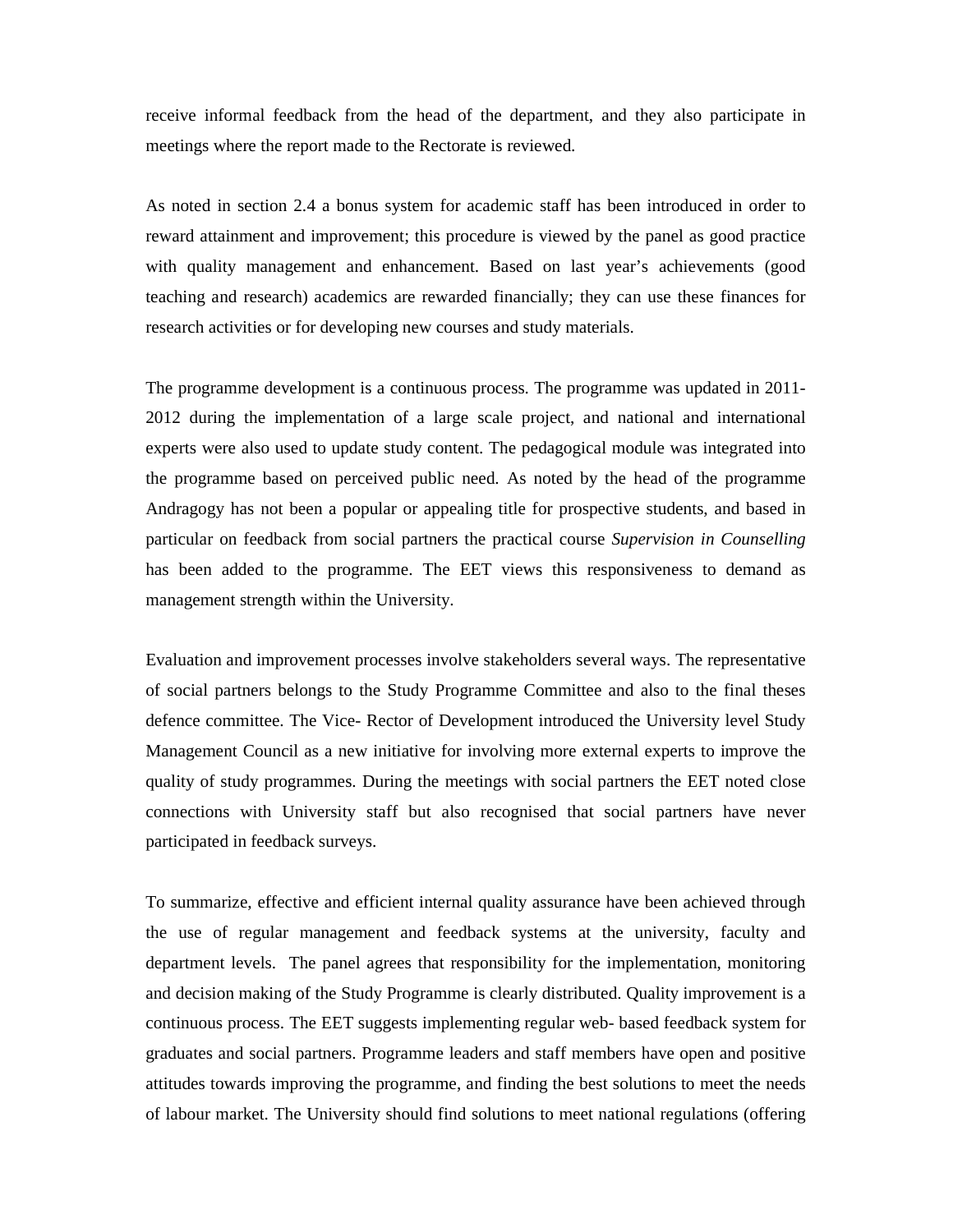pedagogical preparation) and managing the expectations of stakeholders, learners and employers.

## **III. RECOMMENDATIONS**

- Focus either on preparing andragogues with specialization in career counselling or careers teachers; and reconsider the title of the programme according to the chosen focus;
- Manage the expectations of stakeholders and learners in relation to the pedagogue qualification;
- Include more teaching on Research and Evaluation Methodology, and consider the Bachelor thesis as an exercise in the implementation of a program for career education;
- Improve the management of internships so that they do not conflict with the timetable;
- Expand practical project work and case study analysis in the teaching process;
- Implement regular web- based feedback systems for graduates and social partners;
- Adopt more of a managerial approach to staff development at programme level;
- Extend the internships list on the website, including more business internships.

## **IV. EXAMPLES OF EXCELLENCE\***

- *1. International links / exchanges/ volunteering*
- *2. Positive and open attitude to improvement*
- *3. Active research and professional profiles for staff*

## **V. SUMMARY**

The title is justified by the demand for specialists in counselling in educational organizations. However, the title of the programme is found to be confusing in the context of programme aims and qualifications awarded, which may result in unfulfilled students' expectations. The learning outcomes are very broad promising to specialize in three perspectives: career counselling, andragogy, and teacher training. The EET recommends more of a focus on either preparing andragogues, or career teachers with teacher qualification. There is a labour market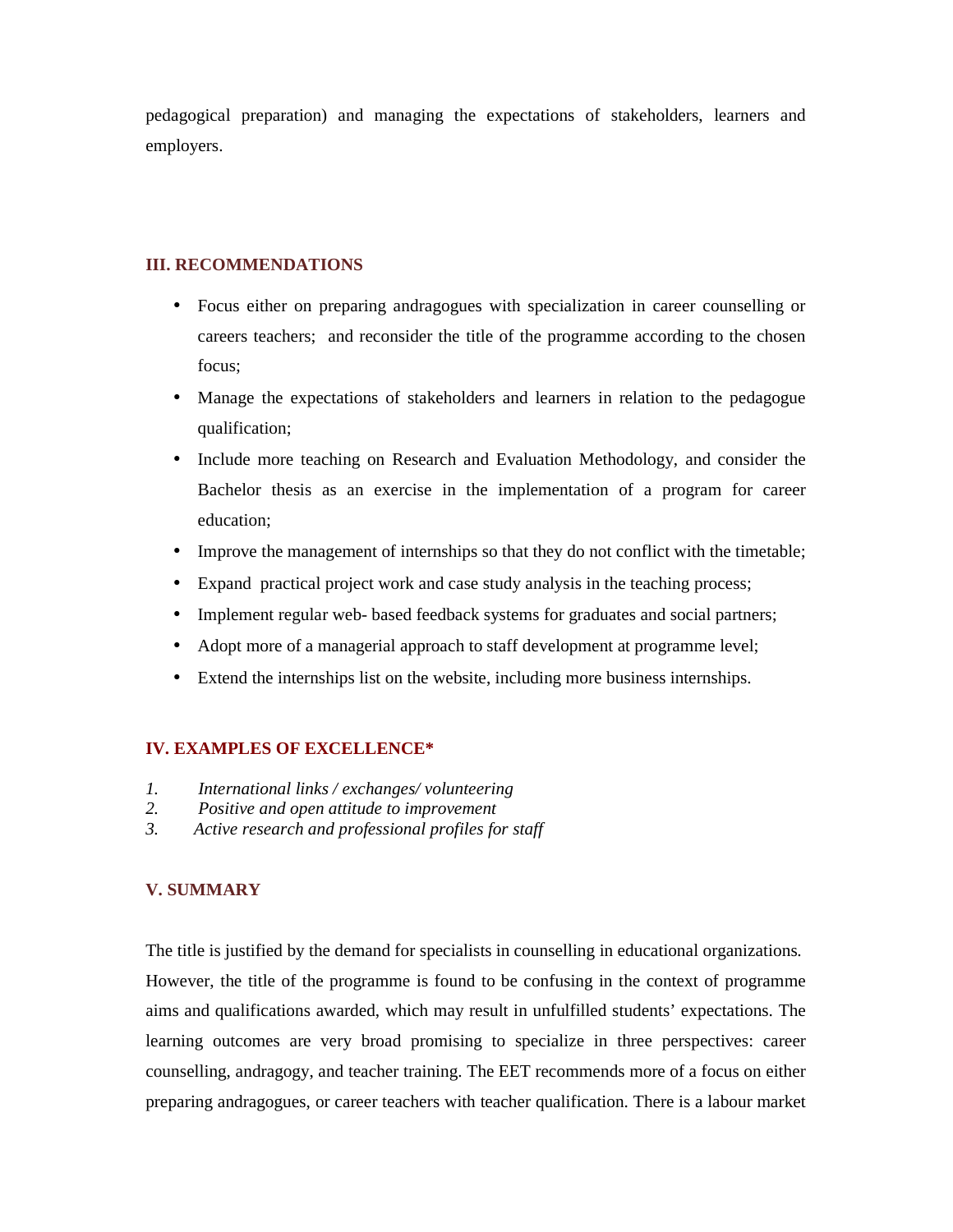need for both specialists. EET also supports ambition of the University to develop the field of andragogy as basis for concept of lifelong learning in society.

The curriculum design meets legal requirements. Teaching and assessment methods are varied, appropriate and innovative. As the learning outcomes of the programme are too broad (career counselling, andragogy, and teacher training) the content is vague to achieve all intended learning outcomes. The review panel found the incorporation of the pedagogue qualification as a part of the Career and Professional Counselling programme to be confusing. It is misleading for students to have the qualification of pedagogue but not to be able to teach any subjects. The curriculum doesn't cover all areas of a general pedagogue qualification.

Programme leaders and staff members have open and positive attitudes towards improving the programme, and finding best solutions to meet the needs of labour market. The University should find solutions to meet national regulation (offering pedagogical preparation) and managing the expectations of stakeholders, learners and employers.

The panel views the programme team as a strength. Staff members are mobile, they support the internationalization of the curriculum, they participate actively in local and international education projects, and they engage actively in research and produce significant research output. Their level of foreign language skills is good, which supports further internationalization. Their open-mindedness and self-criticism provides potential for programme improvement. The involvement of PhD students in teaching assistance is also viewed as good practice. Professional development is supported successfully by the university. However, the EET recommends the adoption of a more managerial and strategic approach to staff development at programme level.

Students and graduates are satisfied with the programme, the variety of modern teaching methods, and the relationship with teachers. However, the panel would like to encourage to include more practical projects, case study analysis and integrate interactive methods, especially when training practical skills such as counselling. Students actively participate in mobility opportunities; they enjoy internships and practice provided by the programme. The University provides good academic and social support for students.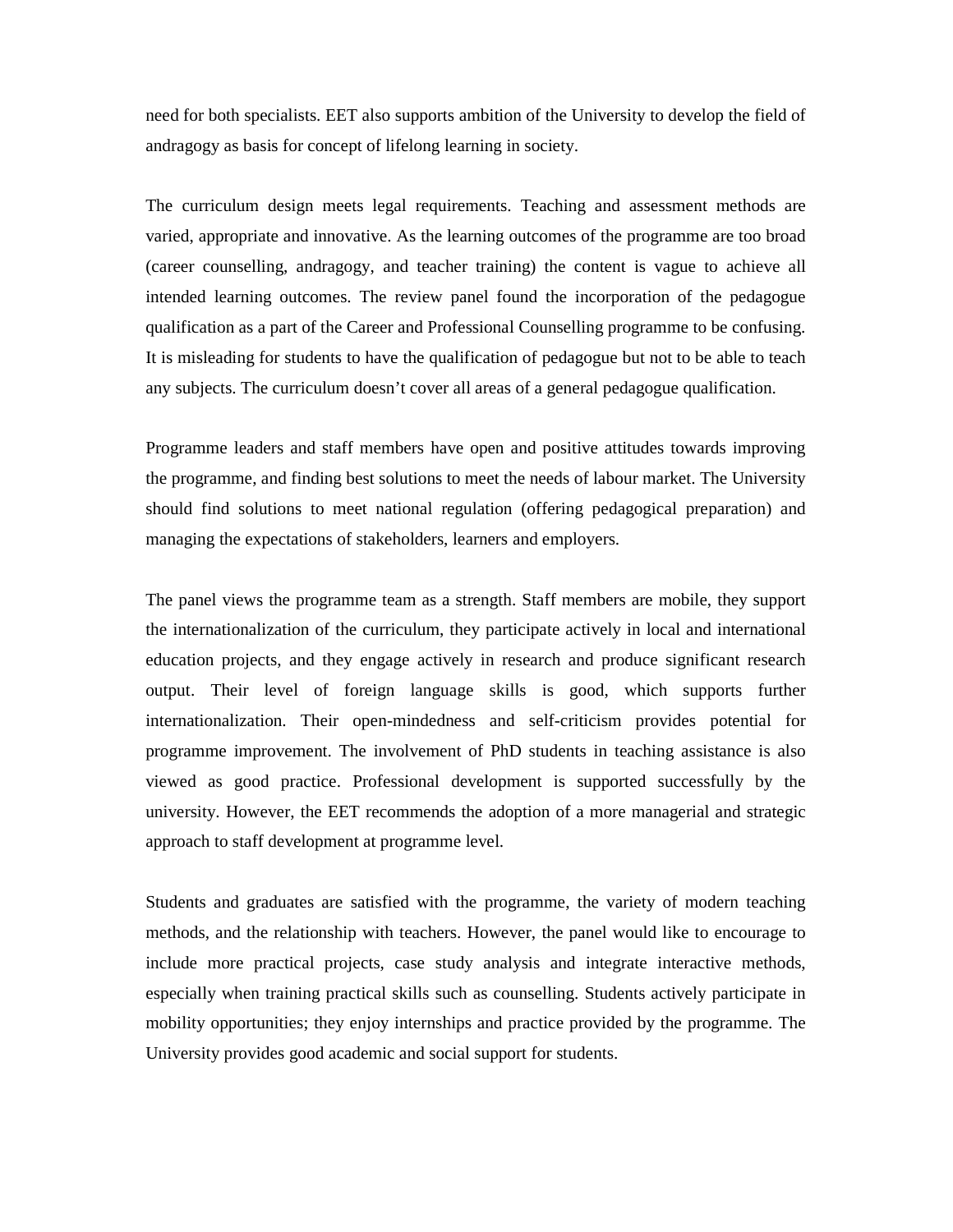The facilities and learning resources are suitable and sufficient to achieve the programme aims and learning outcomes. The Faculty has a very good attitude towards the use of ICT in education processes, preparing students to be up to date with technology in teaching and studying.

Effective and efficient internal quality assurance is achieved through regulations and regular feedback systems at the university level. The responsibility for the implementation, monitoring and decision making of the Study Programme is clearly distributed. Quality improvement is demonstrated successfully as a continuous process.

*\* if there are any to be shared as a good practice*